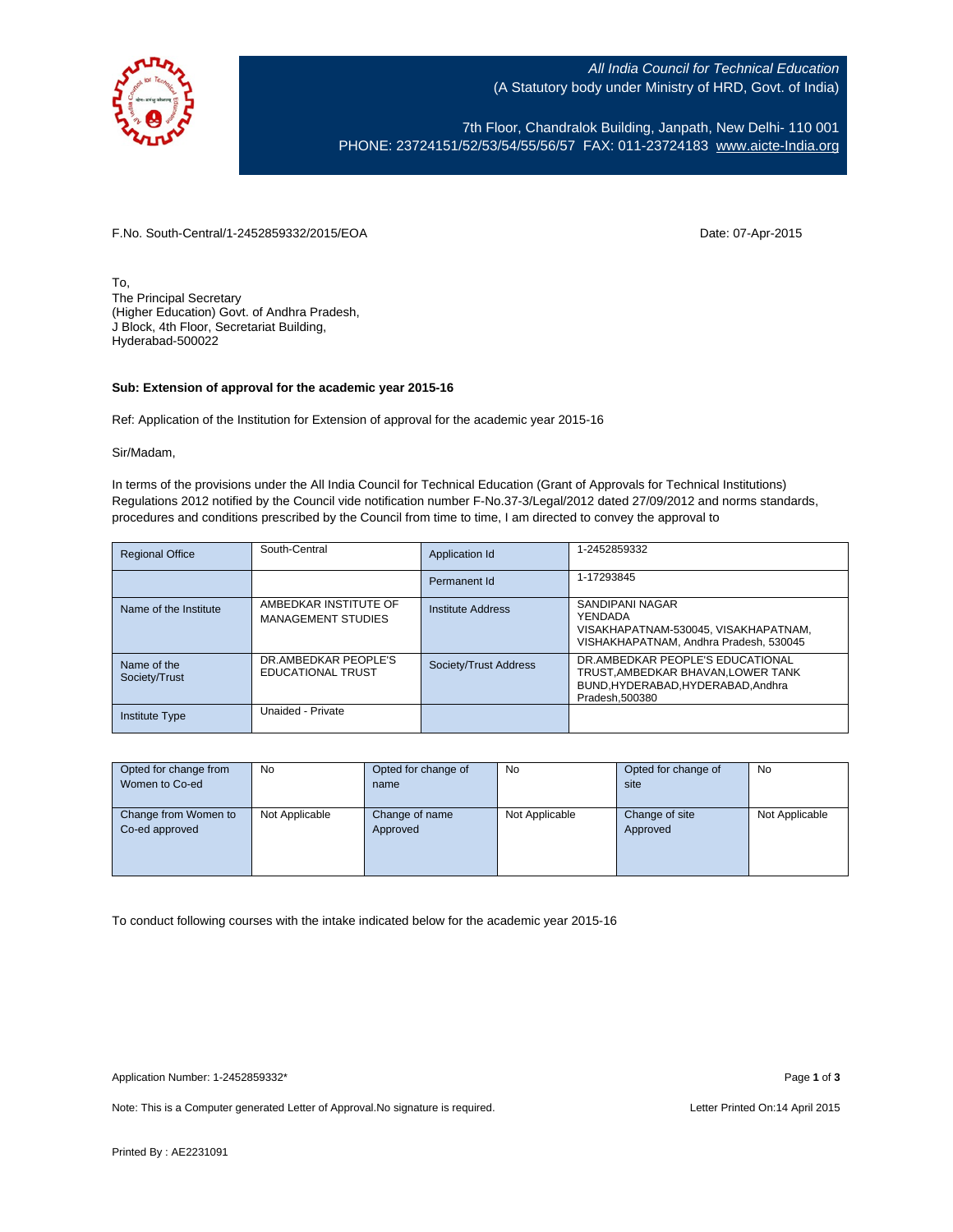## All India Council for Technical Education (A Statutory body under Ministry of HRD, Govt. of India)



7th Floor, Chandralok Building, Janpath, New Delhi- 110 001 PHONE: 23724151/52/53/54/55/56/57 FAX: 011-23724183 [www.aicte-India.org](http://www.aicte-india.org/)

| Application Id: 1-2452859332<br>Program | <b>Shift</b> | Level                                         | Course                                                  | Time<br><b>Full/Part</b>   | <b>Affiliating Body</b> | S<br>$\overline{\phantom{0}}$<br>$2014-$<br>Intake | 흐<br>g<br>Approve<br>Intake<br>$\frac{6}{2}$<br>$\frac{1}{2}$ | status<br>Approval<br>$\overline{g}$ | status<br>Approval<br>$\frac{1}{2}$ | Collaboration<br>status<br>Approval<br>Foreign |
|-----------------------------------------|--------------|-----------------------------------------------|---------------------------------------------------------|----------------------------|-------------------------|----------------------------------------------------|---------------------------------------------------------------|--------------------------------------|-------------------------------------|------------------------------------------------|
| <b>MANAGEMEN</b>                        | 1st<br>Shift | <b>POST</b><br>GRADUA<br>TE<br><b>DIPLOMA</b> | POST GRADUATE<br><b>DIPLOMA IN</b><br><b>MANAGEMENT</b> | <b>FULL</b><br><b>TIME</b> | None,                   | 120                                                | 120                                                           | <b>NA</b>                            | <b>NA</b>                           | <b>NA</b>                                      |

Note: Validity of the course details may be verified at www.aicte-india.org>departments>approvals

The above mentioned approval is subject to the condition that AMBEDKAR INSTITUTE OF MANAGEMENT STUDIES shall follow and adhere to the Regulations, guidelines and directions issued by AICTE from time to time and the undertaking / affidavit given by the institution along with the application submitted by the institution on portal.

In case of any differences in content in this Computer generated Extension of Approval Letter, the content/information as approved by the Executive Council / General Council as available on the record of AICTE shall be final and binding.

Strict compliance of Anti-Ragging Regulation:- Approval is subject to strict compliance of provisions made in AICTE Regulation notified vide F. No. 37-3/Legal/AICTE/2009 dated July 1, 2009 for Prevention and Prohibition of Ragging in Technical Institutions. In case Institution fails to take adequate steps to Prevent Ragging or fails to act in accordance with AICTE Regulation or fails to punish perpetrators or incidents of Ragging, it will be liable to take any action as defined under clause 9(4) of the said Regulation.

> **Dr. Avinash S Pant Actg Chairman, AICTE**

Copy to:

- **1. The Regional Officer,** All India Council for Technical Education First Floor, old BICARD Building Jawaharlal Nehru Technological University Masab Tank, Hyderabad-500076
- **2. The Director Of Technical Education,** Andhra Pradesh
- **3. The Registrar,** None,
- **4. The Principal / Director,**

Note: This is a Computer generated Letter of Approval.No signature is required. Letter According the state of the United On:14 April 2015